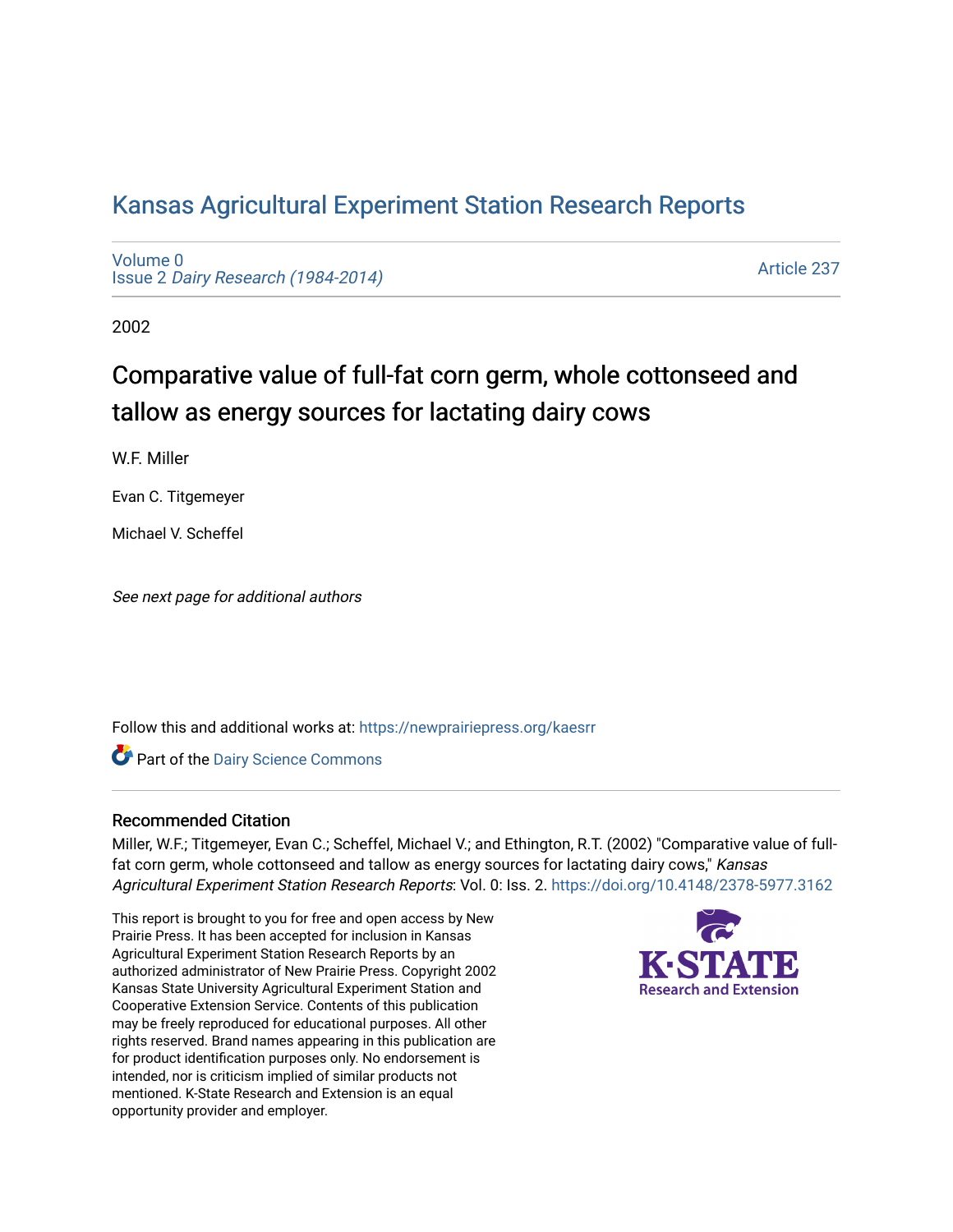## Comparative value of full-fat corn germ, whole cottonseed and tallow as energy sources for lactating dairy cows

### **Abstract**

We used 24 multiparous Holstein cows in 4 x 4 Latin square design to evaluate full-fat corn germ as a replacement for whole cottonseed and tallow in total mixed diets for lactating dairy cows. Experimental diets on a dry matter basis were: 1) control 3.5% fat; 2) whole cottonseed 5.1% fat; 3) tallow 5.1% fat; 4) full-fat corn germ 5.1% fat. Diets were fed as total mixed rations typical of that fed on commercial dairy operations. Cottonseed meal and cottonseed hulls were included in the control, tallow, and full-fat corn germ diets to balance for fiber and protein fractions equal to those in the whole cottonseed diet. Dry matter intake, milk production, and energy corrected milk did not differ among the diets. Milk from cows fed full-fat corn germ contained less fat than milk from cows fed whole cottonseed but was similar to that of milk from cows fed control or tallow diets. Milk protein percentage was lower for cows fed full-fat corn germ than those fed control, but similar to cows fed whole cottonseed or tallow. Percentage milk lactose did not differ among dietary treatments. Cows fed WCS produced more pounds of milk fat than cows fed full-fat corn germ or tallow, but protein and lactose yield did not differ among the diets. Cows fed whole cottonseed produced milk more efficiently than cows fed control, tallow, or full-fat corn germ. Unexpectedly, efficiency of energy corrected milk production was not improved by tallow and tallow did not depress dry matter intake. Somatic cell count did not differ among experimental diets. Urea nitrogen concentration was lower in milk from cows fed full-fat corn germ and tallow than those fed whole cottonseed. All diets led to gains in body weight. The handling and storage characteristics of full-fat corn germ enhances its desirability as a feedstuff for dairy cattle. Full-fat corn germ supported milk production as well as whole cottonseed but not milk fat percentage or fat yield at the level fed in our diets. Additional studies need to be conducted to determine the most advantageous amount to feed full-fat corn germ and clarify the mechanisms by which it depresses milk fat production.; Dairy Day, 2002, Kansas State University, Manhattan, KS, 2002;

#### Keywords

Diary Day, 2002; Kansas Agricultural Experiment Station contribution; no. 03-121-S; Report of progress (Kansas State University. Agricultural Experiment Station and Cooperative Extension Service); 898; Dairy; Energy; Full-fat corn; Tallow; Cottonseed; Cows

#### Creative Commons License



This work is licensed under a [Creative Commons Attribution 4.0 License](https://creativecommons.org/licenses/by/4.0/).

#### Authors

W.F. Miller, Evan C. Titgemeyer, Michael V. Scheffel, and R.T. Ethington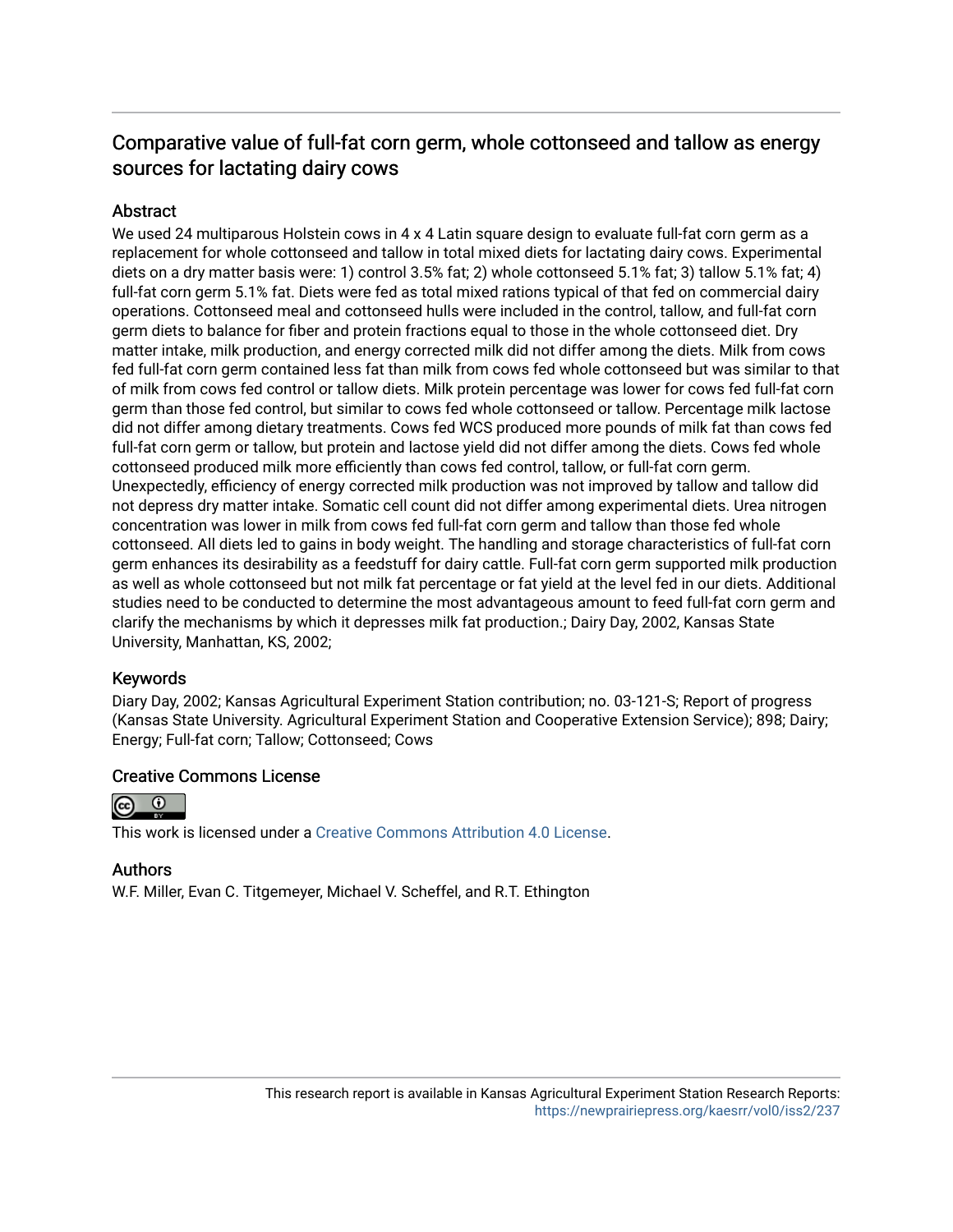#### **COMPARATIVE VALUE OF FULL-FAT CORN GERM, WHOLE COTTONSEED, AND TALLOW AS ENERGY SOURCES FOR LACTATING DAIRY COWS**

*W. F. Miller, J. E. Shirley, E. C. Titgemeyer, M. J. Brouk, M. V. Scheffel, and R. T. Ethington<sup>1</sup>* 

#### **Summary**

We used 24 multiparous Holstein cows in 4  $\times$  4 Latin square design to evaluate full-fat corn germ as a replacement for whole cottonseed and tallow in total mixed diets for lactating dairy cows. Experimental diets on a dry matter basis were: 1) control 3.5% fat; 2) whole cottonseed 5.1% fat; 3) tallow 5.1% fat; 4) full-fat corn germ 5.1% fat. Diets were fed as total mixed rations typical of that fed on commercial dairy operations. Cottonseed meal and cottonseed hulls were included in the control, tallow, and full-fat corn germ diets to balance for fiber and protein fractions equal to those in the whole cottonseed diet. Dry matter intake, milk production, and energy corrected milk did not differ among the diets. Milk from cows fed full-fat corn germ contained less fat than milk from cows fed whole cottonseed but was similar to that of milk from cows fed control or tallow diets. Milk protein percentage was lower for cows fed full-fat corn germ than those fed control, but similar to cows fed whole cottonseed or tallow. Percentage milk lactose did not differ among dietary treatments. Cows fed WCS produced more pounds of milk fat than cows fed full-fat corn germ or tallow, but protein and lactose yield did not differ among the diets. Cows fed whole cottonseed produced milk more efficiently than cows fed control, tallow, or full-fat corn germ. Unexpectedly, efficiency of energy corrected milk production was not improved by tallow and tallow did not depress dry matter intake. Somatic cell count did not differ among experimental diets. Urea nitrogen concentration was lower in milk from cows fed full-fat corn germ and tallow than those fed whole cottonseed. All diets led to gains in body weight.

The handling and storage characteristics of full-fat corn germ enhances its desirability as a feedstuff for dairy cattle. Full-fat corn germ supported milk production as well as whole cottonseed but not milk fat percentage or fat yield at the level fed in our diets. Additional studies need to be conducted to determine the most advantageous amount to feed full-fat corn germ and clarify the mechanisms by which it depresses milk fat production.

(Key Words: Energy, Full-Fat Corn, Tallow, Cottonseed, Cows.)

#### **Introduction**

Lipids are frequently incorporated into diets for lactating dairy cows to increase energy density without reducing fiber intake. Commonly used lipid sources include whole cottonseed and tallow. An alternative fat source may be available in the form of full-fat corn germ obtained from the wet milling of corn. Wet milling of corn involves steeping and coarse grinding resulting in a pulp-like material containing full-fat corn germ, hull, starch, and gluten. Full-fat corn germ (FFCG) can then be separated based on bulk density via a liquid cyclone separator. Normally, further processing

<sup>1</sup> Minnesota Corn Processors, Inc., Marshall, MN.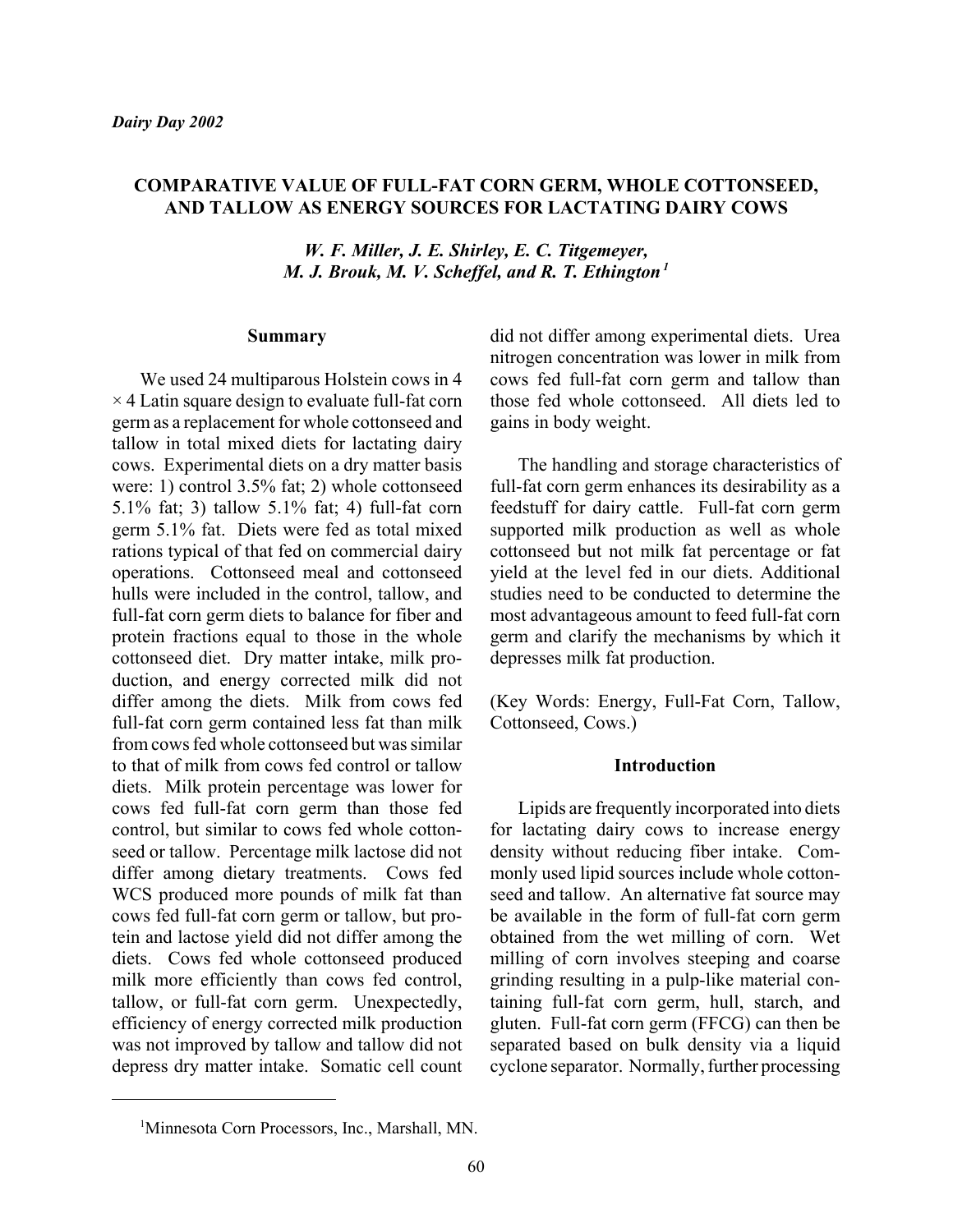of full-fat corn germ takes place by pressing, expeller, or solvent procedures designed to recover corn oil. This results in concurrent production of corn germ meal. Full-fat corn germ can be stored using conventional bins and handled by standard augers or conveyors. Typically FFCG contains 3 to 6% moisture, 13 to 15% crude protein, 43 to 51% crude fat, and an estimated  $NE<sub>L</sub>$  of 1.54 to 1.66 Mcal/lb; with approximate concentrations of major fatty acids: linoleic (18:2), oleic (18:1) and palmitic (16:0) at  $56\%$ ,  $28\%$ , and  $11\%$  of crude fat, respectively. The objective of our study was to determine if FFCG is an acceptable source of fat for dairy cows to support lactation.

#### **Procedures**

We used 24 multiparous Holstein cows averaging 124 DIM, milked  $2 \times$  daily in a  $4 \times 4$ Latin square design. Cows were housed in a tiestall barn and offered diets for ad libitum intake twice daily over four 28-day periods. Experimental diets (Table 1) were: control (C) at 3.5% fat; 2) whole cottonseed (WCS) at 5.1% fat; 3) tallow  $(T)$  at 5.1% fat; and 4) full-fat corn germ (FFCG) at 5.1% fat. Diets were offered as total mixed rations (TMR). Samples of TMR and feed refusals were collected weekly and dried at 105°C to determine dry matter of diets. Alfalfa hay, corn silage, whole cottonseed, and grain mixes were sampled and composites by period were sent to Northeast DHI Forage Testing Lab, Ithaca, NY for analyses. Cottonseed meal and cottonseed hulls were included in the C, T, and FFCG diets to balance for fiber and protein fractions equal to those in the WCS diet. Individual feed intake and milk yield were recorded daily. Weekly milk samples (AM-PM composite) were analyzed for fat, protein, lactose, urea nitrogen (MUN), and somatic cells by Heart of America DHI Laboratory, Manhattan, KS. Individual body weights were measured on two consecutive days at the beginning of the study and at the end of each period following the AM milking. Body condition  $(1 = \text{thin and } 5 = \text{fat})$  was scored at the beginning of the study and at the end of each period.

#### **Results and Discussion**

Dry matter intake, milk yield, energy corrected milk (ECM), lactose percentage, protein and lactose yield and SCC did not differ among diets. Efficiency of milk production was improved by the addition of fat from WCS, but not from T or FFCG when compared to cows fed C. Cows fed FFCG had lower (*P*<0.05) milk fat percentage and fat yield than cows fed WCS, but similar to cows fed C and T (Figures 1 and 2). Milk protein percentage (*P*<0.05), but not yield, was greater for cows fed C than for those fed diets containing the three fat sources. Concentrations of urea nitrogen were lower (*P*<0.05) in milk from cows consuming FFCG and T than in milk from cows fed WCS, but not for those fed C.

Milk fat depression in lactating dairy cows can result from a deficiency of lipid precursors delivered to the mammary tissue for milk fat synthesis and inhibition of milk fat synthesis by mammary tissue. Adding supplemental fat to the diet can depress ruminal fiber degradation, most notably when polyunsaturated fatty acids, such as linoleic acid (a long chain polyunsaturated fatty acid of plants), are fed. Dietary fat sources rich in saturated fatty acids, such as tallow, typically do not have the same negative effect on the rumen environment or milk fat synthesis by the mammary tissue. Lipid is metabolized in the rumen by two major microorganisms, *Butyrivibrio fibriosolvens* and *Anaerovibrio lipolytica*. Triglycerides are first hydrolyzed to free fatty acids then unsaturated fatty acids are hydrogenated to form saturated fatty acids by bacteria. Hydrolysis of triglycerides by bacteria and protozoa occurs rapidly in the rumen, whereas biohydrogenation by bacteria is gradual, which leads to ruminal accumulation of polyunsaturated long chain fatty acids that are toxic to fiber digesting bacteria and protozoa. Dietary fats, such as oils, are able to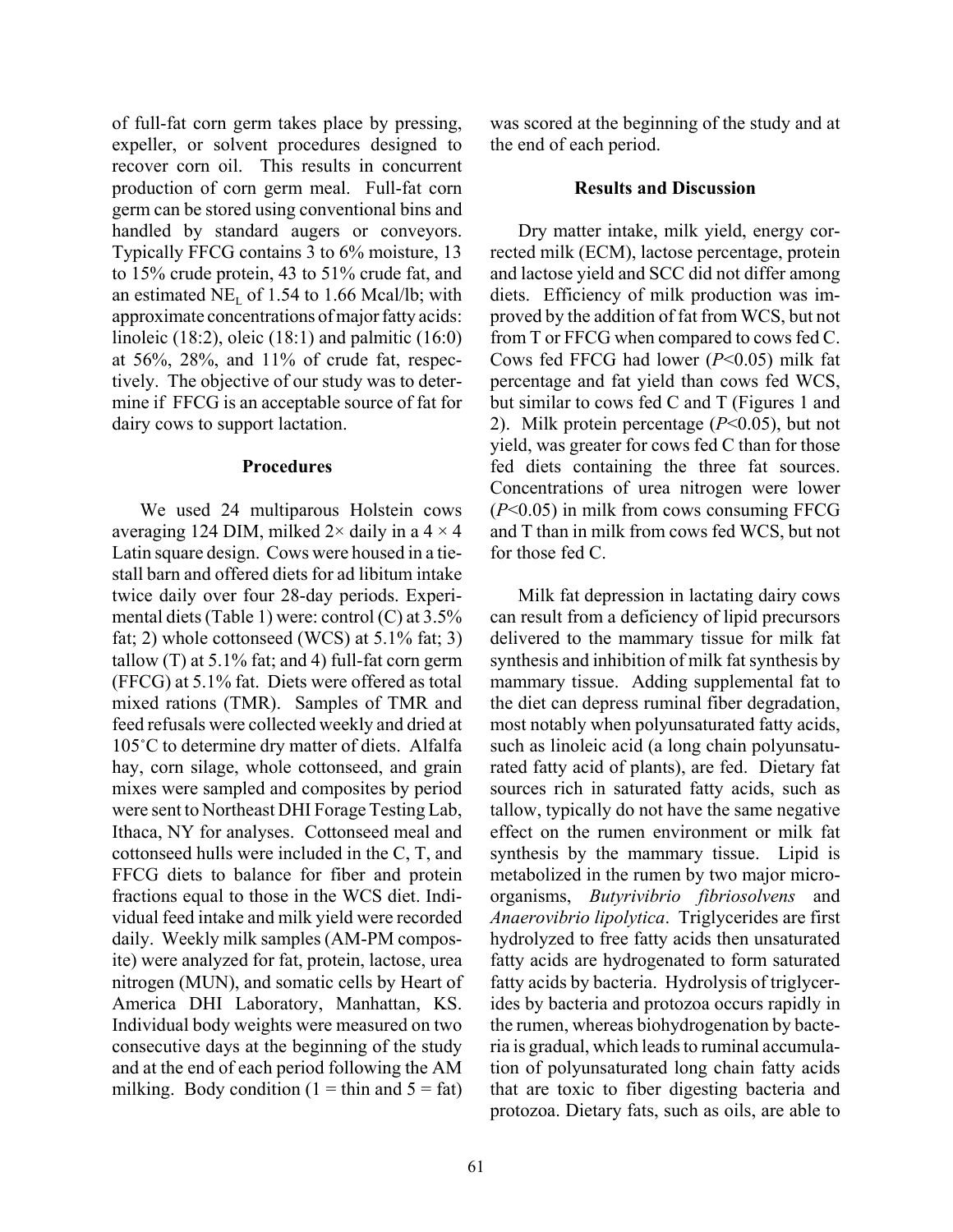coat fiber particles and bacteria causing further reduction in fiber degradation in the rumen. Reduction in fiber digestion limits the availability of acetate for de novo synthesis of fat by the mammary gland.

Rumen bacteria possess an isomerase enzyme that changes the position of the double bond within linoleic acid and other unsaturated fatty acids, subsequently generating conjugated linoleic acid (CLA) and *trans* fatty acids (*trans*-11 and *trans*-10). *Trans*-11 (vaccenic acid) comprises greater than 80% of the *trans* fatty acids and can be transformed into *cis*-9, *trans*-11 CLA by desaturase enzyme activity within the mammary gland, thus increasing the CLA content of milk. The trans-10 isomer is transformed into *trans*-10, *cis-*12 CLA. The *trans*-10 isomer and *trans*-10, *cis-*12 CLA can inhibit milk fat synthesis by mammary tissue resulting in depressed milk fat percentage and yield. Lipids from intact seeds, such as WCS, release oil slowly in the rumen, which probably reduces the ruminal concentration of CLA and *trans* fatty acids, thus reducing the potential to depress de novo fatty acid synthesis in mammary tissue. The lower milk fat percentage for cows fed FFCG diet would suggest that the oil contained in FFCG was promptly liberated from the germ and negatively influenced the rumen environment or was converted to *trans* fatty acids, thus reducing mammary fat synthesis.

Efficiency of milk production is estimated by the ratio of milk yield to dry matter intake

(ECM/DMI) and provides a measure of utilization of feedstuffs for milk production. Characteristically, lactating dairy cows fed diets supplemented with fat, such as T or WCS, produce milk more efficiently due to the increased caloric content of the diet. Historically, lactating dairy cows supplemented with fat show improved lactation performance over cows fed diets without supplemental fat. Cows fed WCS produced milk more efficiently than cows fed C, T, or FFCG, but we did not observe an improvement in efficiency for cows that consumed T compared to cows that consumed C. The lack of response to tallow was unexpected and may be due to an interaction between tallow and wet corn gluten feed.

#### **Conclusion**

The handling and storage characteristics of full-fat corn germ enhances its desirability as a dairy cattle feedstuff. Full-fat corn germ supported milk production as well as WCS and T, but milk fat percentage and fat yield were less with FFCG than WCS at the level fed in our diets. Unexpectedly, cows consuming T did not produce milk as efficiently as cows consuming C, perhaps indicating various factors other than fat source alter measures of lactation. Additional studies need to be conducted to determine the most advantageous amount of full-fat corn germ to feed and clarify the mechanisms by which it depresses milk fat production.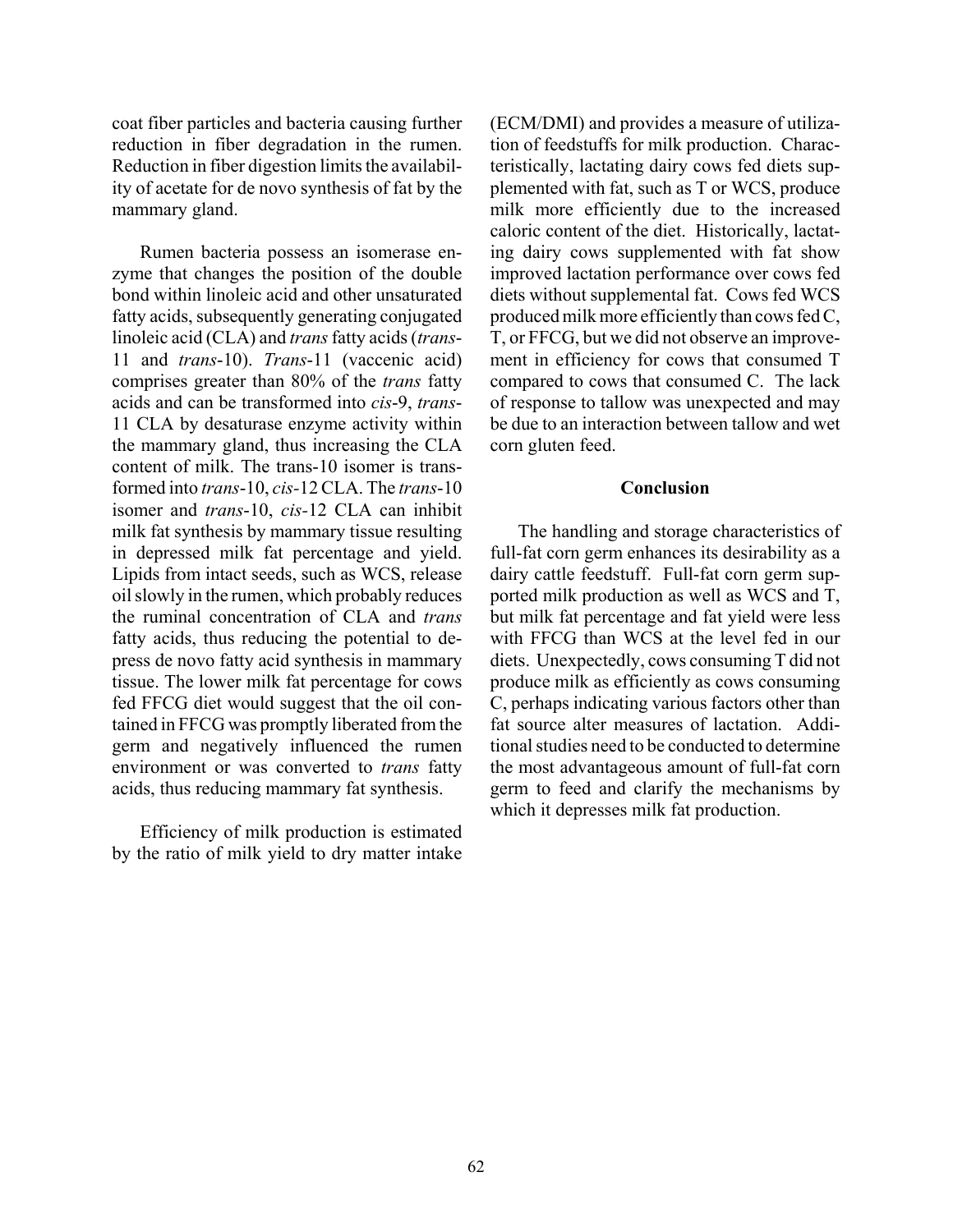|                                     | Diet                           |                          |          |           |  |  |
|-------------------------------------|--------------------------------|--------------------------|----------|-----------|--|--|
|                                     |                                | Whole                    | Full-fat |           |  |  |
| Item                                | Control                        | cottonseed               | Tallow   | corn germ |  |  |
| Ingredient                          | ---------- % of DM ----------- |                          |          |           |  |  |
| Alfalfa hay                         | 23.05                          | 23.01                    | 23.0     | 3.08      |  |  |
| Corn silage                         | 9.94                           | 9.92                     | 9.92     | 0.95      |  |  |
| Wet corn gluten feed                | 19.43                          | 19.40                    | 19.39    | 9.46      |  |  |
| Corn ground                         | 28.42                          | 26.87                    | 26.89    | 5.74      |  |  |
| Whole cottonseed                    |                                | 9.44                     |          |           |  |  |
| Tallow                              |                                | $\overline{\phantom{a}}$ | 1.67     |           |  |  |
| Full-fat corn germ                  |                                |                          |          | 0.4       |  |  |
| Cottonseed hulls                    | 3.31                           |                          | 3.30     | 0.0       |  |  |
| Cottonseed meal                     | 4.49                           |                          | 4.48     | 0.52      |  |  |
| Soybean meal, expeller <sup>1</sup> | 6.99                           | 6.98                     | 6.98     | 0.98      |  |  |
| Fish meal                           | 1.30                           | 1.30                     | 1.30     | 0.30      |  |  |
| Molasses                            | 0.97                           | 0.97                     | 0.96     | 0.90      |  |  |
| Limestone                           | 0.66                           | 0.70                     | 0.68     | 0.68      |  |  |
| Magnesium oxide                     | 0.21                           | 0.21                     | 0.21     | 0.21      |  |  |
| Trace mineralized slat              | 0.31                           | 0.31                     | 0.31     | 0.31      |  |  |
| Sodium bicarbonate                  | 0.73                           | 0.73                     | 0.73     | 0.73      |  |  |
| Vitamin ADE premix                  | 0.12                           | 0.12                     | 0.12     | 0.12      |  |  |
| Selenium premix                     | 0.01                           | 0.01                     | 0.01     | 0.01      |  |  |
| Zinpro 4-plex <sup>™ 2</sup>        | 0.05                           | 0.05                     | 0.05     | 0.05      |  |  |
| Nutrient <sup>3</sup>               |                                |                          |          |           |  |  |
| CP                                  | 18.9                           | 18.7                     | 18.7     | 18.7      |  |  |
| <b>NDF</b>                          | 29.7                           | 30.0                     | 29.5     | 29.9      |  |  |
| <b>ADF</b>                          | 16.3                           | 17.0                     | 16.2     | 16.3      |  |  |
| <b>NFC</b>                          | 42.9                           | 41.1                     | 41.7     | 41.3      |  |  |
| Fat                                 | 3.5                            | 5.1                      | 5.1      | 5.1       |  |  |
| Calcium                             | 0.89                           | 0.91                     | 0.90     | 0.90      |  |  |
| Phosphorus                          | 0.45                           | 0.45                     | 0.45     | 0.45      |  |  |
| $NEL$ , Mcal/lb                     | 0.71                           | 0.74                     | 0.73     | 0.73      |  |  |

**Table 1. Ingredient and Nutrient Composition of Experimental Diets**

1 Soy Best - Grain States Soya, Inc., West Point, NE.

2 Zinpro 4-plex - Zinpro Inc., Eden Prairie, MN.

<sup>3</sup>Values from Dairy NRC 2001.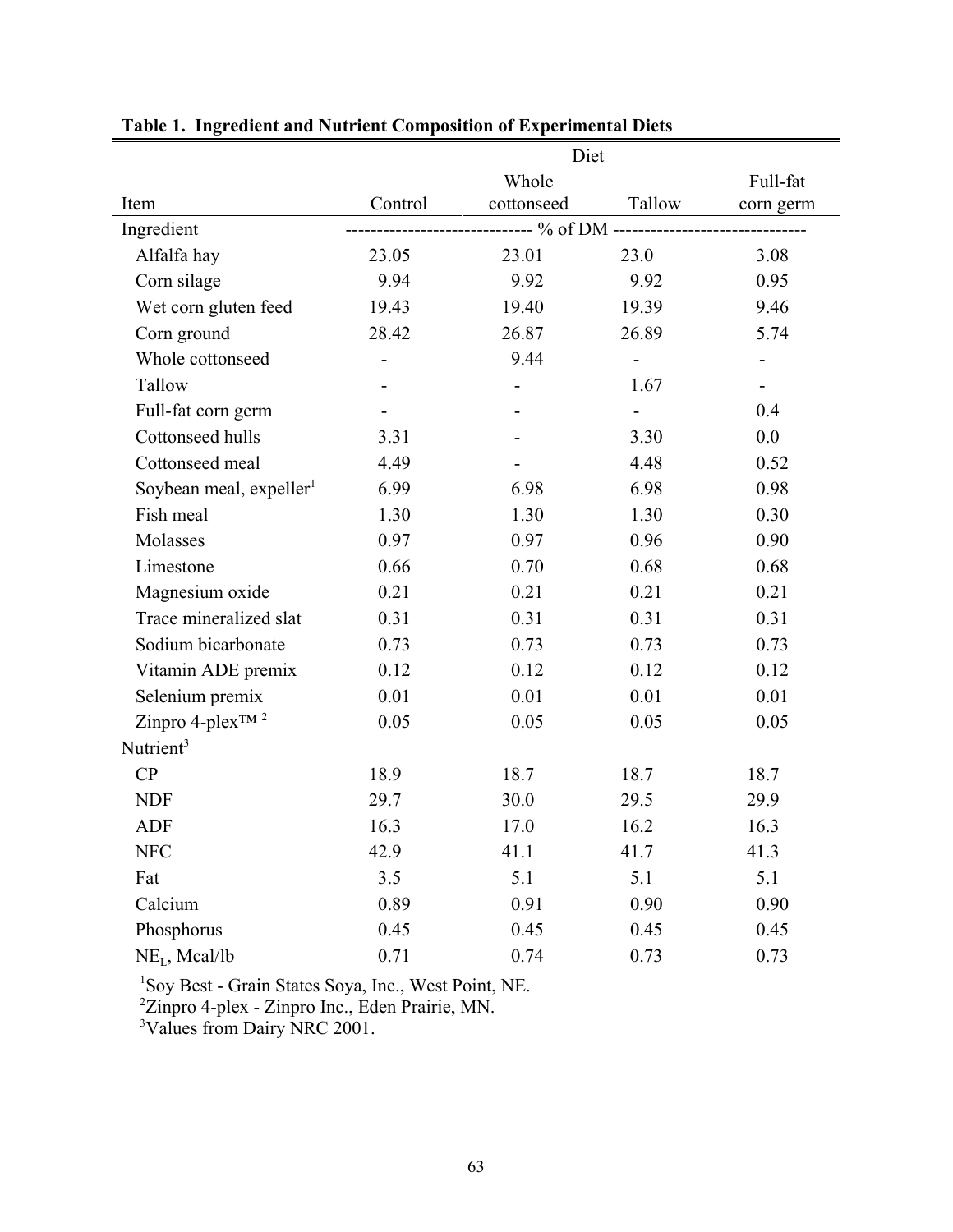|                              | Diet <sup>1</sup>  |                |                    |                    |            |
|------------------------------|--------------------|----------------|--------------------|--------------------|------------|
|                              | Whole              |                |                    | Full-fat           |            |
| Item                         | Control            | cottonseed     | Tallow             | corn germ          | <b>SEM</b> |
| $DMI2$ , lb/day              | 57.3               | 56.3           | 56.5               | 57.3               | 0.58       |
| Milk, lb/day                 | 90.2               | 90.8           | 89.8               | 91.0               | 1.02       |
| $ECM3$ , lb/day              | 88.7               | 90.0           | 87.7               | 87.6               | 0.95       |
| Efficiency, ECM/DMI          | $1.55^{\circ}$     | $1.60^{b}$     | $1.56^{\circ}$     | $1.54^{\circ}$     | 0.014      |
| Milk fat, $\%$               | 3.38 <sup>ab</sup> | $3.45^{\circ}$ | $3.37^{ab}$        | $3.26^{b}$         | 0.05       |
| Milk protein, %              | $3.09^{a}$         | $3.06^{b}$     | $3.05^{b}$         | $3.06^{b}$         | 0.01       |
| Milk lactose, %              | 5.29               | 5.26           | 5.25               | 5.29               | 0.01       |
| Milk fat, lb/day             | $3.03^{ab}$        | $3.13^{a}$     | $2.99^{b}$         | $2.93^{b}$         | 0.05       |
| Milk protein, lb/day         | 2.77               | 2.76           | 2.72               | 2.76               | 0.03       |
| Milk lactose, lb/day         | 4.77               | 4.78           | 4.72               | 4.81               | 0.06       |
| $SCC4, \times 1000$          | 254.0              | 429.0          | 431.0              | 287.0              | 98.0       |
| Milk urea nitrogen, mg/dl    | $16.64^{ab}$       | $17.11^{a}$    | 16.29 <sup>b</sup> | 16.30 <sup>b</sup> | 0.14       |
| Initial body condition score | 2.69               | 2.75           | 2.72               | 2.74               | ۰          |
| Initial body weight, lb      | 1,542              | 1,547          |                    | 1,540              |            |
| Change in body weight, lb    | 29.9               | 16.2           | 28.8               | 34.1               | 7.0        |

## **Table 2. Lactation Performance of Cows**

a,bMeans with different superscripts differ (*P*<0.05).

 ${}^{1}$ Control = 3.5% ether extract; whole cottonseed, tallow, full-fat corn germ = 5.1% ether extract.  ${}^{2}$ DMI = dry matter intake.

 ${}^{3}$ ECM = energy corrected milk.

4 SCC = somatic cell count.